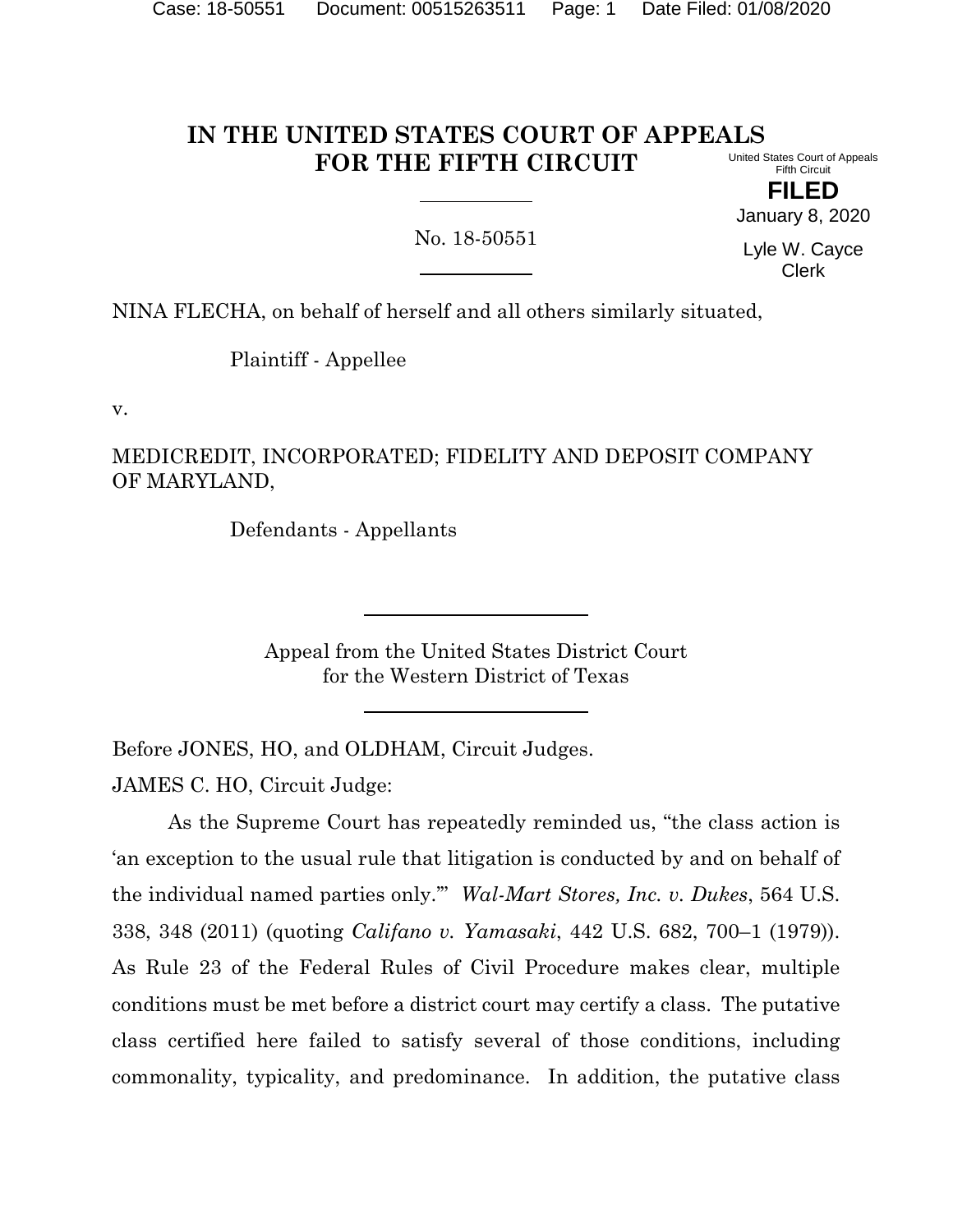presents substantial questions of Article III standing. Accordingly, we reverse the class certification order and remand for further proceedings.

I.

Nina Flecha neglected to pay for the medical care she received from Seton Medical Center Hays. To help Seton collect on that debt, Medicredit, Inc., a voluntary debt collection service provider, sent Flecha a series of collection letters—including the one at the heart of this suit. That letter stated:

Your seriously delinquent Seton Medical Center Hays account remains unpaid despite past requests for payment.

At this time, a determination must be made with our client as to the disposition of your account. Your failure to cooperate in satisfying this debt indicates voluntary resolution is doubtful. However, if it is now your desire to clear your account, you need to promptly remit the balance in full.

The letter concluded: "To discuss payment arrangements call our office."

Flecha never contacted Medicredit. But she did contact Seton and ask if she was eligible for any debt repayment programs. Seton informed her that she could enter into a payment plan if she made an upfront payment—one Flecha could not afford. Over the course of these conversations, Flecha claims she was given the impression that Seton would sue her to collect her debt.

In response to both the letter from Medicredit and her subsequent conversations with Seton, Flecha brought this suit under the Fair Debt Collection Practices Act (FDCPA) against Medicredit (as well as its surety bondholder, Fidelity and Deposit Company of Maryland). Flecha alleged that Medicredit's letter made a false threat of legal action against her, in violation of the FDCPA, because Seton in fact never intended to sue her over her unpaid medical debt.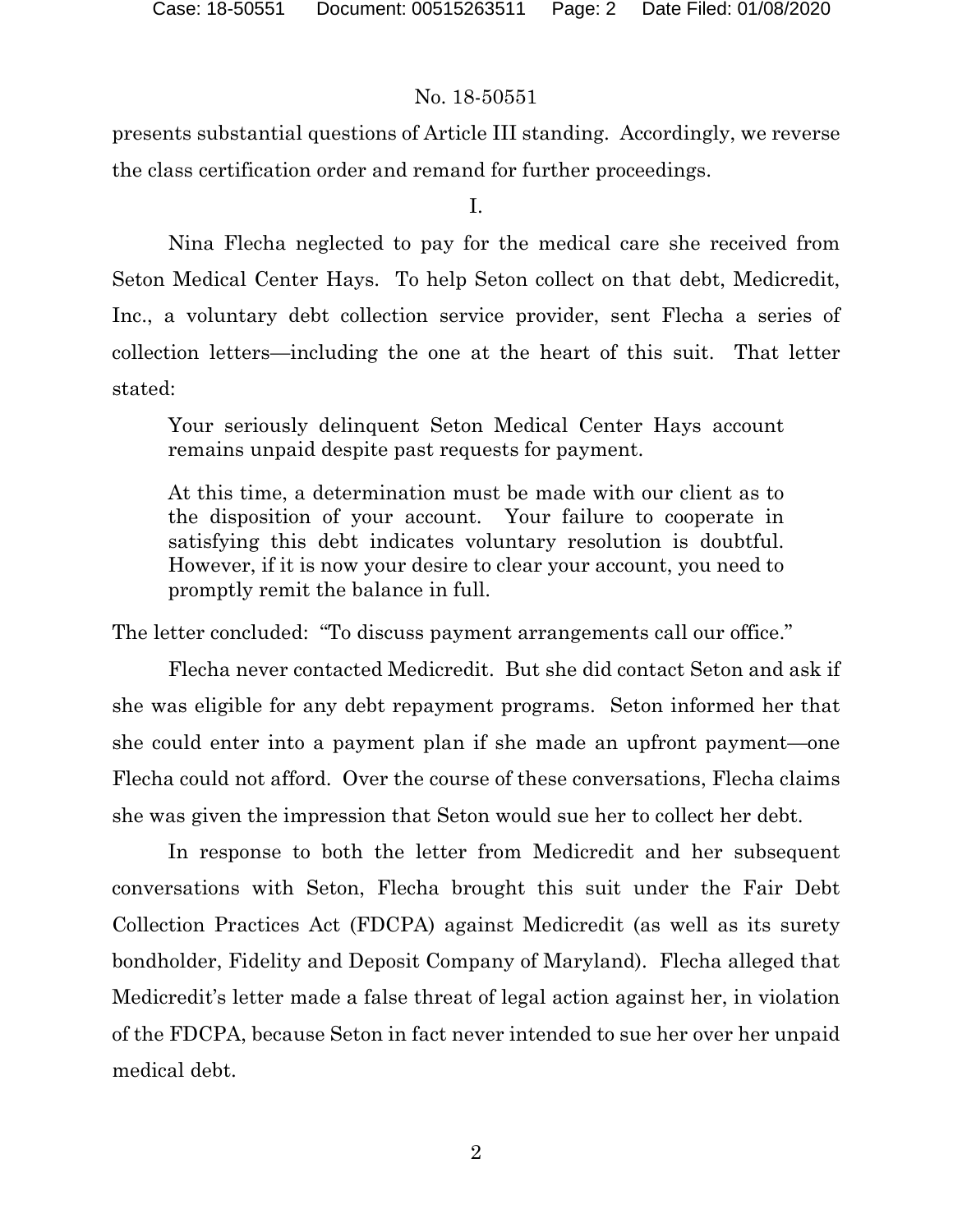Flecha sought class certification. She argued that everyone who received the same letter from Medicredit was likewise falsely threatened with legal action that Seton never actually intended to bring, and that everyone was accordingly entitled to statutory damages under the FDCPA. Both Flecha and Medicredit also filed cross-motions for summary judgment.

The district court denied summary judgment. It concluded that questions of fact remained about (1) whether an unsophisticated consumer would construe the Medicredit letter to threaten legal action, and (2) whether Seton intended to take legal action against Flecha.

After disposing of the summary judgment motions, the district court then granted Flecha's motion for class certification and appointed her class representative. The court defined the class as all Texans who had received the same letter from Medicredit that Flecha received:

[A]ll persons in Texas from whom Medicredit attempted to collect and who received a form collection letter from Medicredit containing these statements:

Your seriously delinquent Seton Medical Center Hays account remains unpaid despite past requests for payment.

At this time, a determination must be made with our client as to the disposition of your account. Your failure to cooperate in satisfying this debt indicates voluntary resolution is doubtful. However, if it is now your desire to clear your account, you need to promptly remit the balance in full.

Flecha estimates that at least 7,650 people in Texas received such a letter.

We granted Medicredit's motion for leave to appeal the class certification order under Rule 23(f).

# II.

In a Rule 23(f) class certification appeal, our analysis must "begin[], of course, with the elements of the underlying cause of action." *Erica P. John*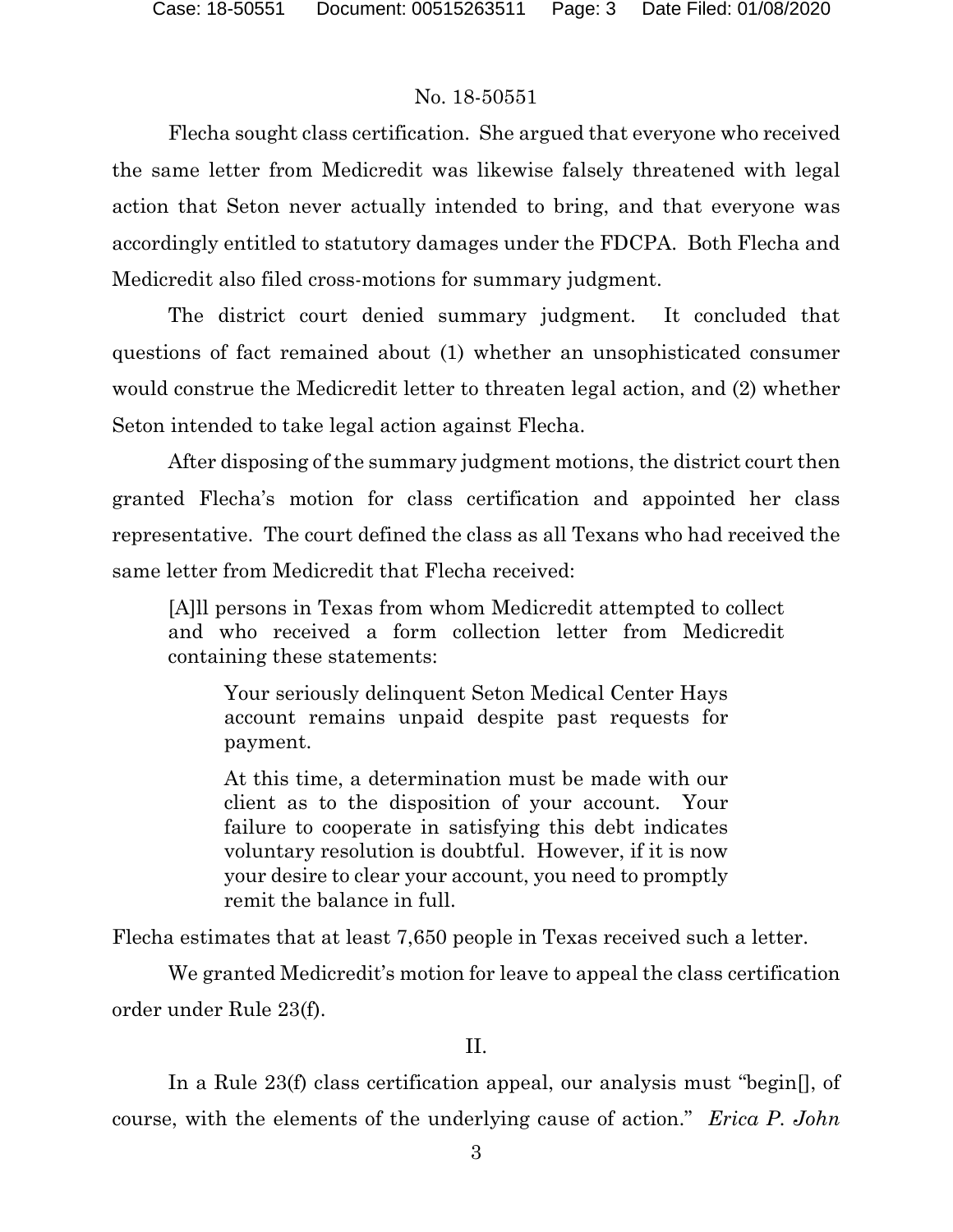*Fund, Inc. v. Halliburton Co.*, 563 U.S. 804, 809 (2011). After all, "a court must understand the claims, defenses, relevant facts, and applicable substantive law in order to make a meaningful determination of the certification issues." *Castano v. American Tobacco Co.*, 84 F.3d 734, 744 (5th Cir. 1996). Absent such knowledge, it will be "impossible" for a court to determine, *inter alia*, (1) whether the issues for trial will be individualized or common to all putative class members, (2) whether the issues presented by the class representative will be typical of class members, and (3) whether the common issues at trial will predominate over individualized issues. *Id.* at 745.

The FDCPA prohibits the use of "false, deceptive, or misleading representation[s] or means in connection with the collection of any debt." 15 U.S.C. § 1692e. As relevant here, it specifically forbids debt collectors from making a "threat to take any action . . . *that is not intended to be taken*." 15 U.S.C. § 1692e(5) (emphasis added).

So the question in such suits is not only whether a consumer would perceive a particular statement as threatening legal action, but also whether such a statement is in fact true—that is, whether the creditor does indeed intend to bring suit against the debtor. This element is significant to the class certification question because some creditors may not have a uniform litigation policy when it comes to all debtors. They may instead decide whether to bring suit based on individualized circumstances. And there is no false statement under the FDCPA (or as a matter of common sense) if the threat to bring suit is in fact sincere and true.

## III.

"We review class-certification decisions for abuse of discretion. . . . We review *de novo*, however, whether the district court applied the correct legal standards in determining whether to certify the class." *Gene & Gene LLC v.*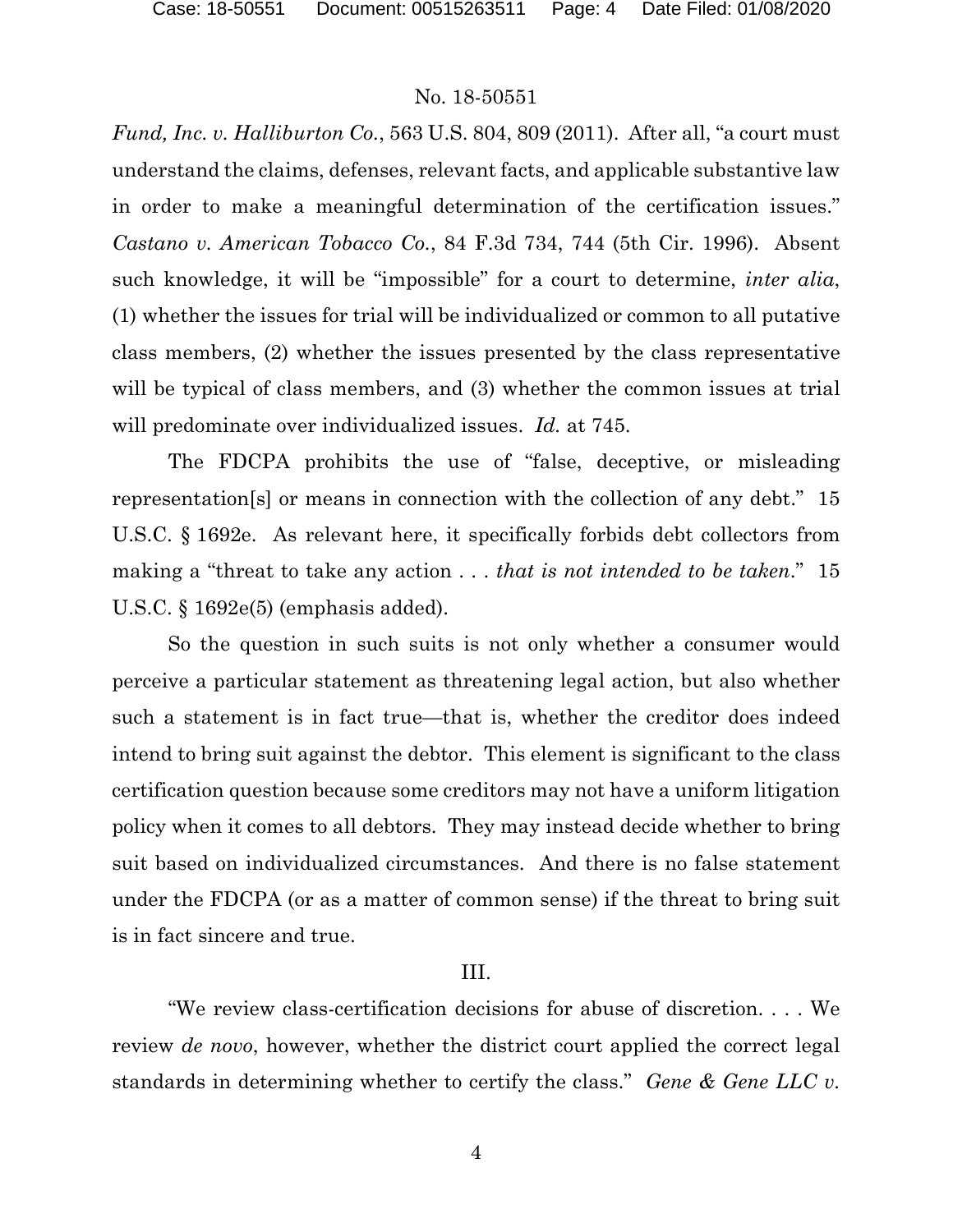*BioPay LLC*, 541 F.3d 318, 325 (5th Cir. 2008) (citing *Allison v. Citgo Petroleum Corp.*, 151 F.3d 402, 408 (5th Cir. 1998)).

To be certified by a district court, the putative class must first satisfy all four threshold conditions of Rule 23(a)—namely, that "(1) the class is so numerous that joinder of all members is impracticable; (2) there are questions of law or fact common to the class; (3) the claims or defenses of the representative parties are typical of the claims or defenses of the class; and (4) the representative parties will fairly and adequately protect the interests of the class"—conditions commonly known as "numerosity, commonality, typicality, and adequacy of representation." FED. R. CIV. P. 23(a); *Gen. Tel. Co. of the Nw., Inc. v. EEOC*, 446 U.S. 318, 330 (1980).

In addition, Flecha pursued a class under Rule 23(b)(3), which additionally requires "that the questions of law or fact common to class members predominate over any questions affecting only individual members, and that a class action is superior to other available methods for fairly and efficiently adjudicating the controversy"—conditions commonly known as "predominance and superiority." FED. R. CIV. P. 23(b)(3); *Amchem Products, Inc. v. Windsor*, 521 U.S. 591, 615 (1997).

Courts must enforce the requirements of Rule 23 vigorously. As the Supreme Court has made clear, the conditions of Rule 23 "do not set forth a mere pleading standard. A party seeking class certification must *affirmatively demonstrate* his compliance with the Rule—that is, he must be prepared to prove that there are *in fact* sufficiently numerous parties, common questions of law or fact, etc." *Dukes*, 564 U.S. at 350 (first emphasis added).

On appeal, Medicredit argues that Flecha failed to meet this exacting standard. It contends that the putative class fails the commonality and typicality requirements of Rule 23(a) as well as the predominance requirement of Rule 23(b)(3). We agree.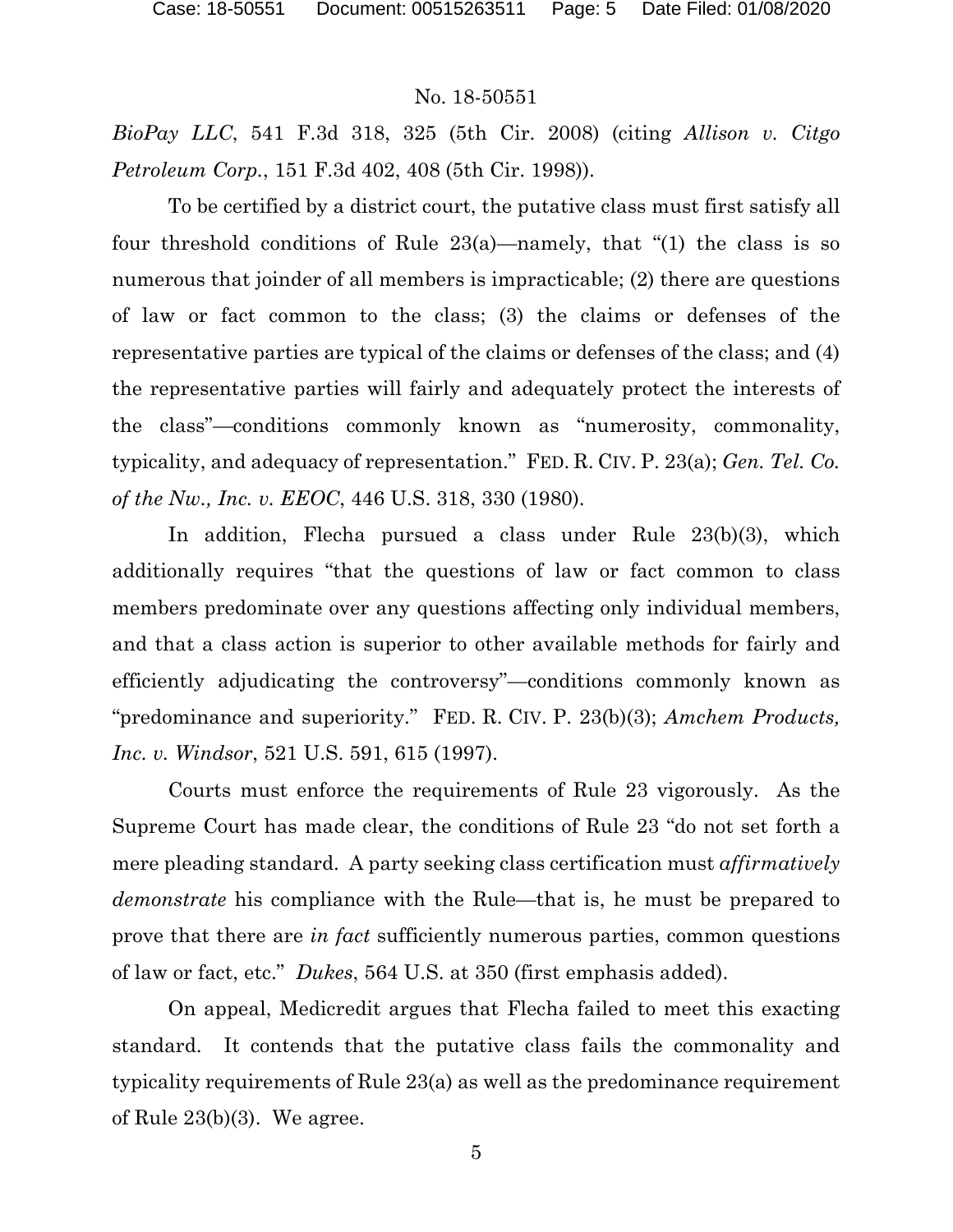To establish liability under the FDCPA, the class must prove not only that Medicredit's letter threatened legal action, but that it did so despite the fact that Seton did not intend to pursue legal action. Yet Flecha failed to provide *any* evidence concerning Seton's intent to sue (or lack thereof)—let alone any evidence of *class-wide* intent. This lack of evidence concerning Seton's class-wide intent is fatal to class certification here.

Under Rule 23(a)(2)'s "commonality" requirement, there must be "questions of law or fact common to the class." As the Supreme Court explained in *Dukes*, commonality requires more than a shared cause of action or common allegation of fact—it requires a common legal contention capable of class-wide resolution:

Commonality requires the plaintiff to demonstrate that the class members have suffered the same injury. This does not mean merely that they have all suffered a violation of the same provision of law. . . . Their claims must depend upon a common contention for example, the assertion of discriminatory bias on the part of the same supervisor. That common contention, moreover, must be of such a nature that it is capable of classwide resolution—which means that determination of its truth or falsity will resolve an issue that is central to the validity of each one of the claims in one stroke.

*Id.* at 349–50 (citation and quotations omitted). "What matters to class certification . . . is not the raising of common 'questions'—even in droves—but, rather the capacity of a class-wide proceeding to generate *common answers* apt to drive the resolution of the litigation. Dissimilarities within the proposed class are what have the potential to impede the generation of common answers." *Id.* at 350 (quotations omitted).

The putative Title VII sex discrimination class in *Dukes* failed because the class members "wish[ed] to sue about literally millions of employment decisions at once. Without some glue holding the alleged reasons for all those decisions together, it will be impossible to say that examination of all the class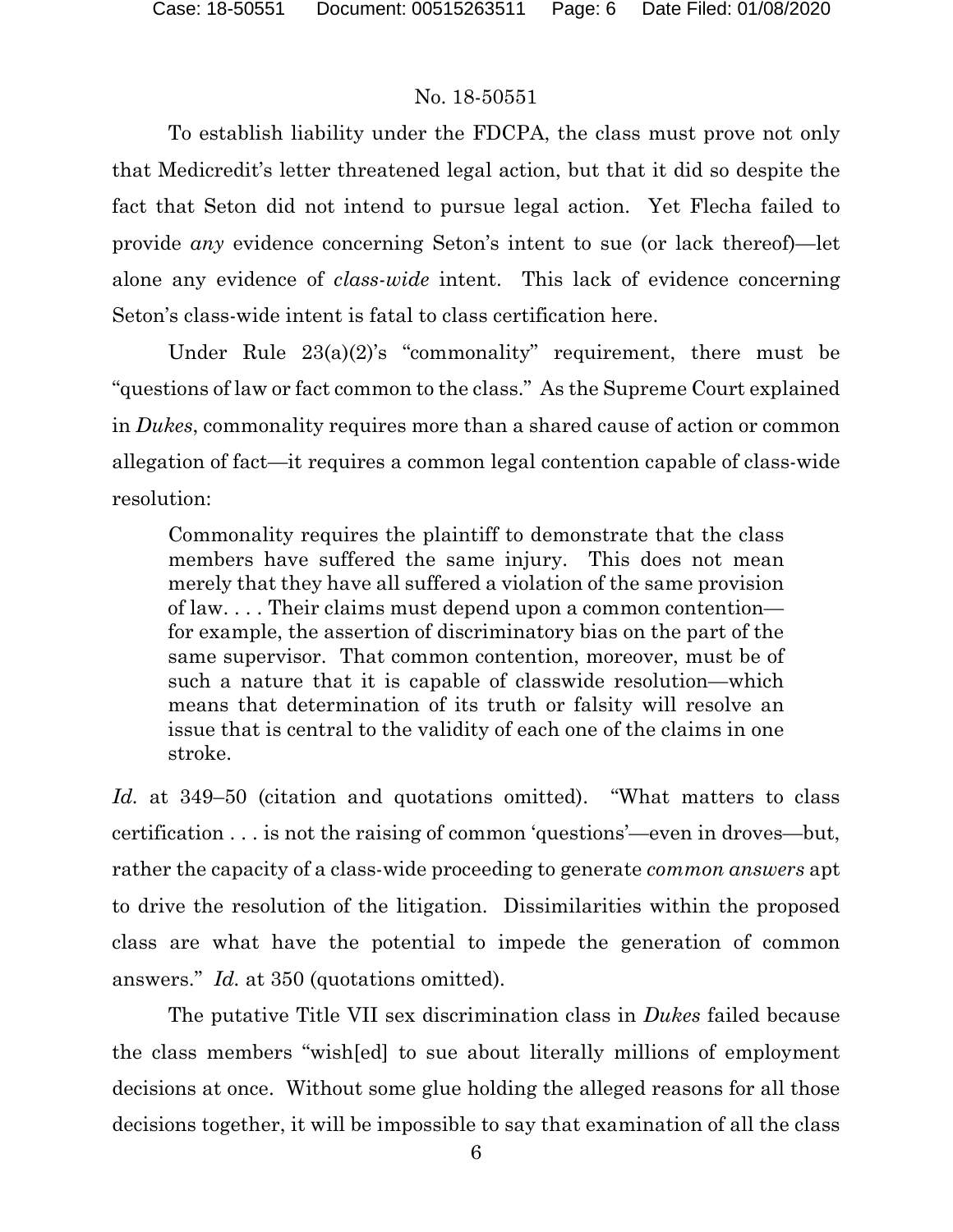members' claims for relief will produce a common answer to the crucial question *why was I disfavored*." *Id.* at 352.

This class fails for similar reasons. Every member of the putative class received the same allegedly threatening letter from Medicredit. But the FDCPA penalizes *empty* threats, not all threats. So the letter alone is insufficient to certify a class. As in *Dukes*, there is no "glue" here "holding the alleged reasons for all those [letters] together"—namely, evidence of a uniform intention by Seton regarding suit. *Id.* So it is likewise "impossible to say that examination of all the class members' claims for relief will produce a common answer to the crucial question" *why was I threatened*. *Id.*

And that is because the record here is wholly devoid of any evidence of Seton's debt collection practices. Flecha presented no evidence concerning Seton's actual intent to sue—either to sue her or others like her.

To be sure, her complaint declares that Seton "does not sue consumers for medical debt." But she presented no evidence to that effect to support class certification. She did not depose anyone from Seton. And the deposition testimony from Medicredit indicates that Seton's practices were unknown even to Medicredit.

Rather than require evidentiary support, the district court simply "presume[d] for the purposes of class certification that Medicredit and Seton acted consistently in determining whether to sue the recipient of its letters." But courts must certify class actions based on proof, not presumptions. *See*, *e.g.*, *Gen. Tel. Co. of Sw. v. Falcon*, 457 U.S. 147, 160 (1982) ("[A]ctual, not presumed, conformance with Rule 23(a) remains [] indispensable."); *Berger v. Compaq Comput. Corp.*, 257 F.3d 475, 481 (5th Cir. 2001) ("The district court unquestionably adopted an incorrect legal standard by stating that '[t]he adequacy of the putative representatives and of plaintiffs' counsel is presumed in the absence of specific proof to the contrary.' This is error; the party seeking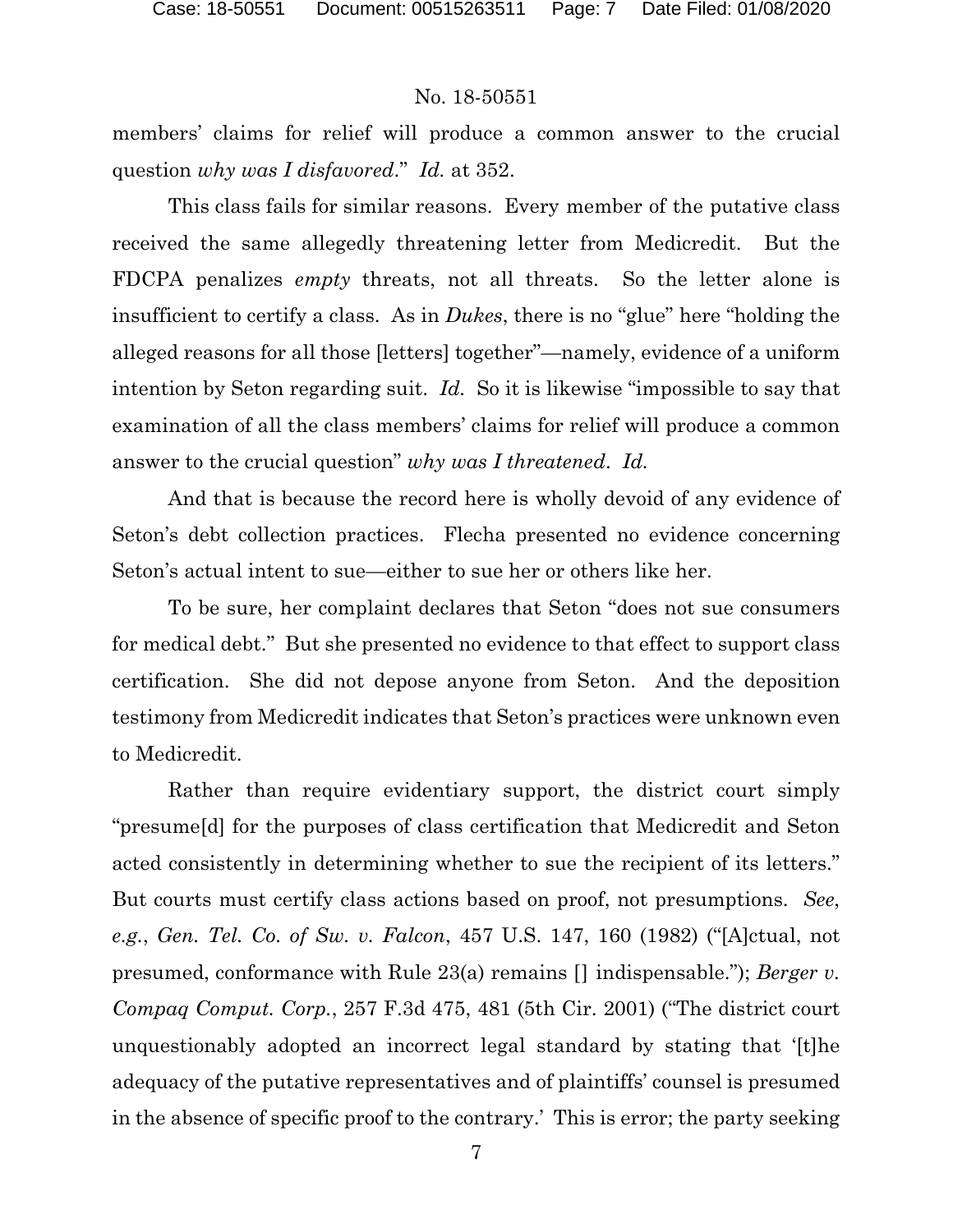certification bears the burden of establishing that *all* requirements of rule 23(a) have been satisfied.").

So Flecha failed to carry her burden to "affirmatively demonstrate" commonality. *Dukes*, 564 U.S. at 350. She failed to demonstrate that her claim that Medicredit falsely threatened to take legal action against class members is capable of classwide resolution. And so that leaves the class without a common issue.

Her failure to prove commonality also establishes her failure to prove either typicality or predominance. After all, if there is no common issue uniting the putative class, Flecha's claim can't be "typical of the claims or defenses of the class." FED. R. CIV. P. 23(a)(3). *See also Falcon*, 457 U.S. at 157 n.13 ("The commonality and typicality requirements of Rule 23(a) tend to merge."). Nor can Flecha demonstrate that common issues "predominate over any questions affecting only individual members," when she hasn't even established the existence of a common issue to begin with. FED. R. CIV. P. 23(b)(2).

In sum, the putative class fails under Rule 23 and cannot be certified.

#### IV.

Because the class fails under Rule 23, there is no need to separately decide whether the class additionally fails under Article III. But the standing issues in this case are real. Countless unnamed class members lack standing.

Our court has not yet decided whether standing must be proven for unnamed class members, in addition to the class representative. *See*, *e.g.*, *In re Deepwater Horizon*, 785 F.3d 1003, 1018–20 (5th Cir. 2015). But some circuits have held that "no class may be certified that contains members lacking Article III standing." *Denney v. Deutsche Bank AG*, 443 F.3d 253, 264 (2d Cir. 2006).

That is significant, because there are undoubtedly many unnamed class members here who lack the requisite injury to establish Article III standing.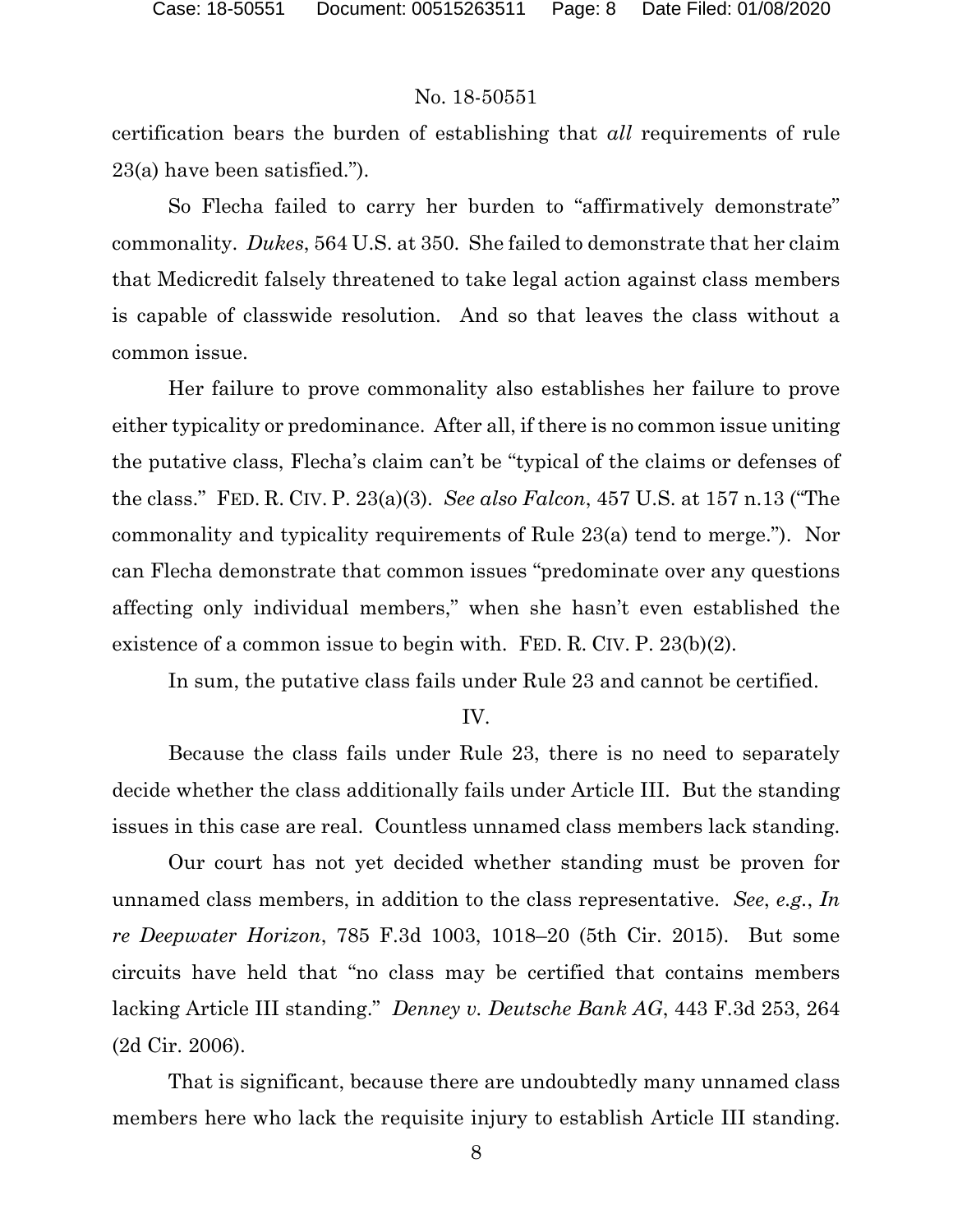After all, the putative class sweeps in "all persons in Texas . . . who received a form collection letter" from Medicredit. As a result, the putative class inevitably includes people who received the letter, but ignored it as junk mail or otherwise gave it no meaningful attention—and therefore lack a cognizable injury under Article III.

That said, we do not reach the issue. That is because the Supreme Court has repeatedly instructed that we should first decide whether a proposed class satisfies Rule 23, before deciding whether it satisfies Article III—and that there is no need to answer the latter question if the class fails under the former. *See Amchem*, 521 U.S. at 612 ("The class certification issues are dispositive; because their resolution . . . is logically antecedent to the existence of any Article III issues, it is appropriate to reach them first."); *Ortiz v. Fibreboard Corp.*, 527 U.S. 815, 831 (1999) ("Ordinarily, of course, this or any other Article III court must be sure of its own jurisdiction before getting to the merits. But the class certification issues are, as they were in *Amchem*, 'logically antecedent' to Article III concerns.") (internal citations omitted); Transcript of Oral Argument at 13, *Ortiz v. Fibreboard Corp.*, 527 U.S. 815 (1999) (No. 97-1704) ("The Court: If you can't certify under  $[Rule 23](b)(1)(B)$ , all the rest is beside the point."). *See also*, *e.g.*, *In re Hyundai & Kia Fuel Economy Litig.*, 926 F.3d 539, 565 n.12 (9th Cir. 2019) (declining to address jurisdiction "because the certification issue . . . is dispositive"); *Payton v. County of Kane*, 308 F.3d 673, 680 (7th Cir. 2002) (beginning its "analysis with the question of class certification, mindful of the Supreme Court's directive to consider issues of class certification prior to issues of standing").

After all, if there is no class action under Rule 23, then there are no unnamed class members in the suit—and thus no attendant class standing concerns.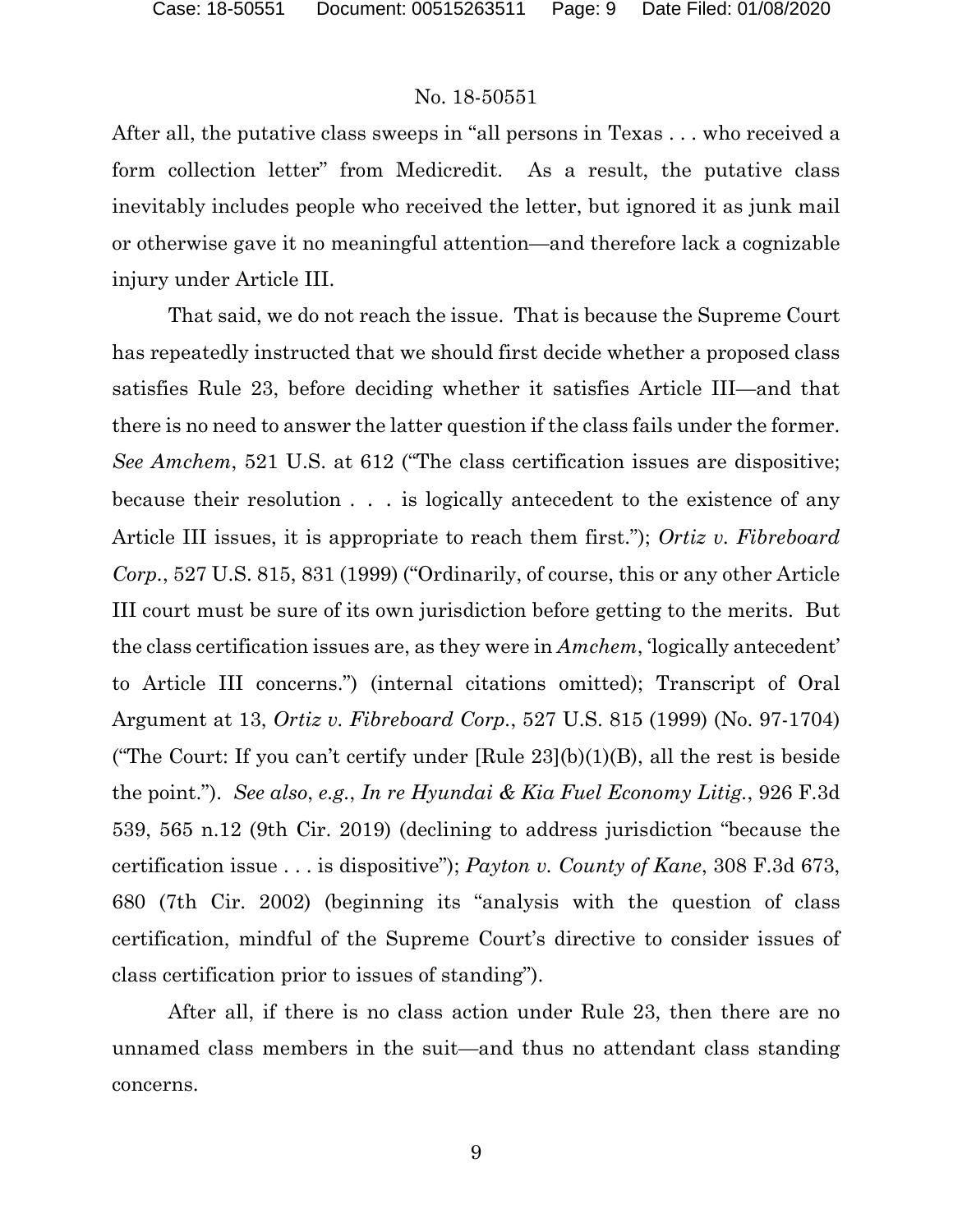To be sure, if it is the *class representative* who presents a standing problem, then *that* standing issue must be addressed first, prior to deciding class certification. After all, if the class representative lacks standing, then there is no Article III suit to begin with—class certification or otherwise. *See*, *e.g.*, *Rivera v. Wyeth-Ayerst Labs*, 283 F.3d 315, 319 n.6 (5th Cir. 2002) ("In the instant case, in contrast to *Ortiz* and *Amchem*, the standing question would exist whether Rivera filed her claim alone or as part of a class; class certification did not create the jurisdictional issue."); *Ford v. NYLCare Health Plans*, 301 F.3d 329, 333 (5th Cir. 2002) (same).

But if it is only the unnamed class members who present a standing problem, then we are duty-bound to follow *Amchem* and *Ortiz*. Under those precedents, if there is no class action, then there is no need to analyze the Article III standing of the unnamed members of a non-existent class.

In this case, no one alleges that Flecha herself has an Article III problem. The only issue is whether the unnamed class members have standing. And under *Amchem* and *Ortiz*, that standing issue is "moot," because the class fails under Rule 23. *See*, *e.g.*, *In re Wellbutrin XL Antitrust Litig.*, 260 F.R.D. 143, 153 (E.D. Penn. 2009) (noting that if "certification of the proposed class was improper, the issue of certain class members' standing would have been moot").

\* \* \*

The reversal of the class certification order here could mean that legitimate claims will go unheard. This may be a "negative value suit," "in which class members' claims 'would be uneconomical to litigate individually.'" *In re Monumental Life Ins. Co.*, 365 F.3d 408, 411 n.1 (5th Cir. 2004) (quoting *Phillips Petroleum v. Shutts*, 472 U.S. 797, 809 (1985)).

But the Supreme Court has made clear that fear of underenforcement is no justification for class certification. *See*, *e.g.*, *Am. Exp. Co. v. Italian Colors Rest.*, 570 U.S. 228, 234 (2013) (Rule 23 does not "establish an entitlement to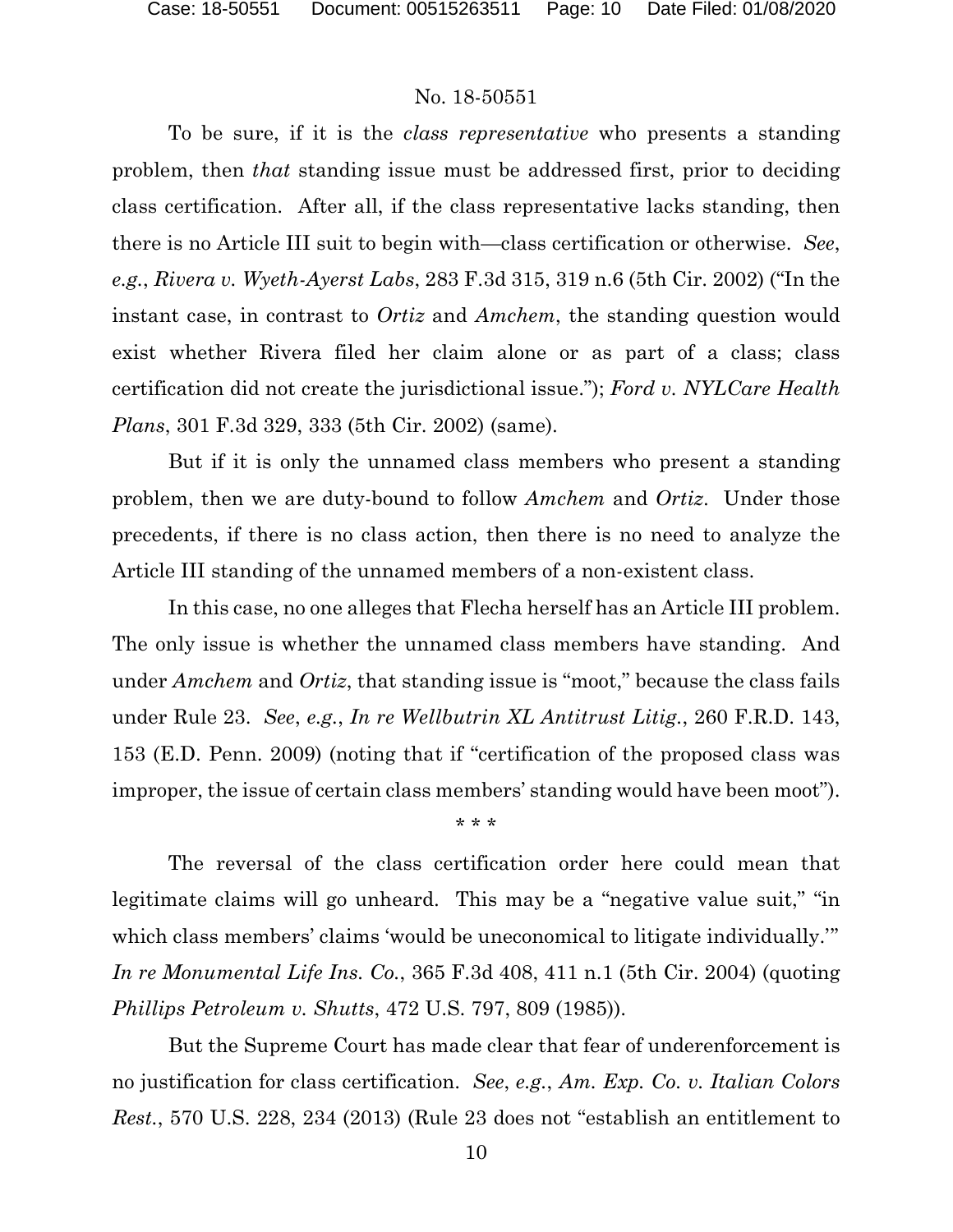$\overline{a}$ 

## No. 18-50551

class proceedings for the vindication of statutory rights"). As we have recognized, proof that a particular action is a negative value suit may satisfy the requirement of superiority under Rule 23(b)(3). *See*, *e.g.*, *Castano*, 84 F.3d at 748 (noting "[t]he most compelling rationale for finding superiority in a class action—the existence of a negative value suit'"). But superiority is only one of the numerous conditions that must be met before a class may be certified under Rule 23. Proof of a negative value suit may be necessary to prove superiority— but it is not sufficient to warrant class certification under Rule 23(b)(3).<sup>[1](#page-10-0)</sup>

Accordingly, we reverse the class certification order and remand for further proceedings.

<span id="page-10-0"></span><sup>1</sup> Nor is class certification the only solution to a negative value suit. The ability of prevailing parties to recover attorney fees (as is available here under the FDCPA) may also help solve the problem. *See* 15 U.S.C. § 1692k(a)(3) ("I]n the case of any successful action to enforce the foregoing liability, the costs of the action, together with a reasonable attorney's fee as determined by the court."); *see also Castano*, 84 F.3d at 748 ("The expense of litigation does not necessarily turn this case into a negative value suit, in part because the prevailing party may recover attorneys' fees under many consumer protection statutes.") (citing *Boggs v. Alto Trailer Sales*, 511 F.2d 114, 118 (5th Cir. 1975)).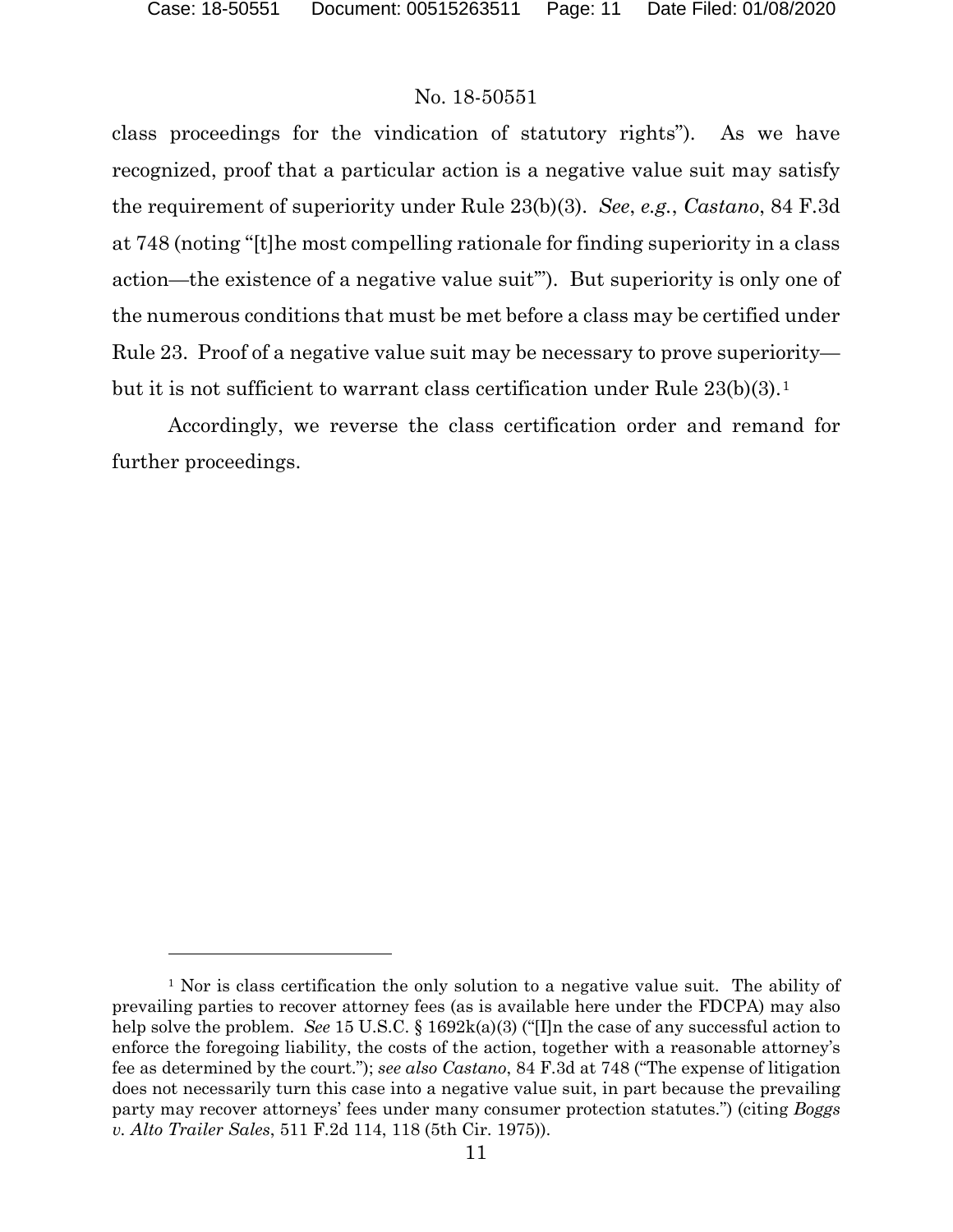ANDREW S. OLDHAM, Circuit Judge, concurring:

I agree with the Court's excellent opinion that the class must be decertified. I also agree with the Court's conclusion that "[c]ountless unnamed class members lack standing." *Ante*, at 8. In my view, that lack of standing is sufficient to decide the case.

I.

Standing is "an essential and unchanging part of the case-or-controversy requirement of Article III." *Lujan v. Defs. of Wildlife*, 504 U.S. 555, 560 (1992). With it, the Constitution empowers us to hear a case before us and decide the relevant issues of law. Without it, we can do nothing but announce the fact and dismiss the case. *See Ex parte McCardle*, 74 U.S. (7 Wall.) 506, 514 (1868). After all, "[h]ypothetical jurisdiction produces nothing more than a hypothetical judgment." *Steel Co. v. Citizens for a Better Env't*, 523 U.S. 83, 101 (1998).

It's unclear to me why these venerable principles would not apply with equal force at the class-certification stage. A plaintiff must show standing at each "successive stage[] of the litigation." *Lujan*, 504 U.S. at 561; *see also Arizonans for Official English v. Arizona*, 520 U.S. 43, 64–65 (1997). Nothing in Rule 23 could exempt the class-certification stage from this requirement. *See Amchem Prods., Inc. v. Windsor*, 521 U.S. 591, 613 (1997) ("Rule 23's requirements must be interpreted in keeping with Article III constraints . . . ."); FED. R. CIV. P. 82 ("These rules do not extend . . . the jurisdiction of the district courts."); *accord Ortiz v. Fibreboard Corp.*, 527 U.S. 815, 831 (1999). If anything, I'd think our standing analysis would be particularly rigorous at this stage, given the transformative nature of the class-certification decision. *Cf. Wal-Mart Stores, Inc. v. Dukes*, 564 U.S. 338, 351 (2011) (noting certification stage requires "rigorous analysis").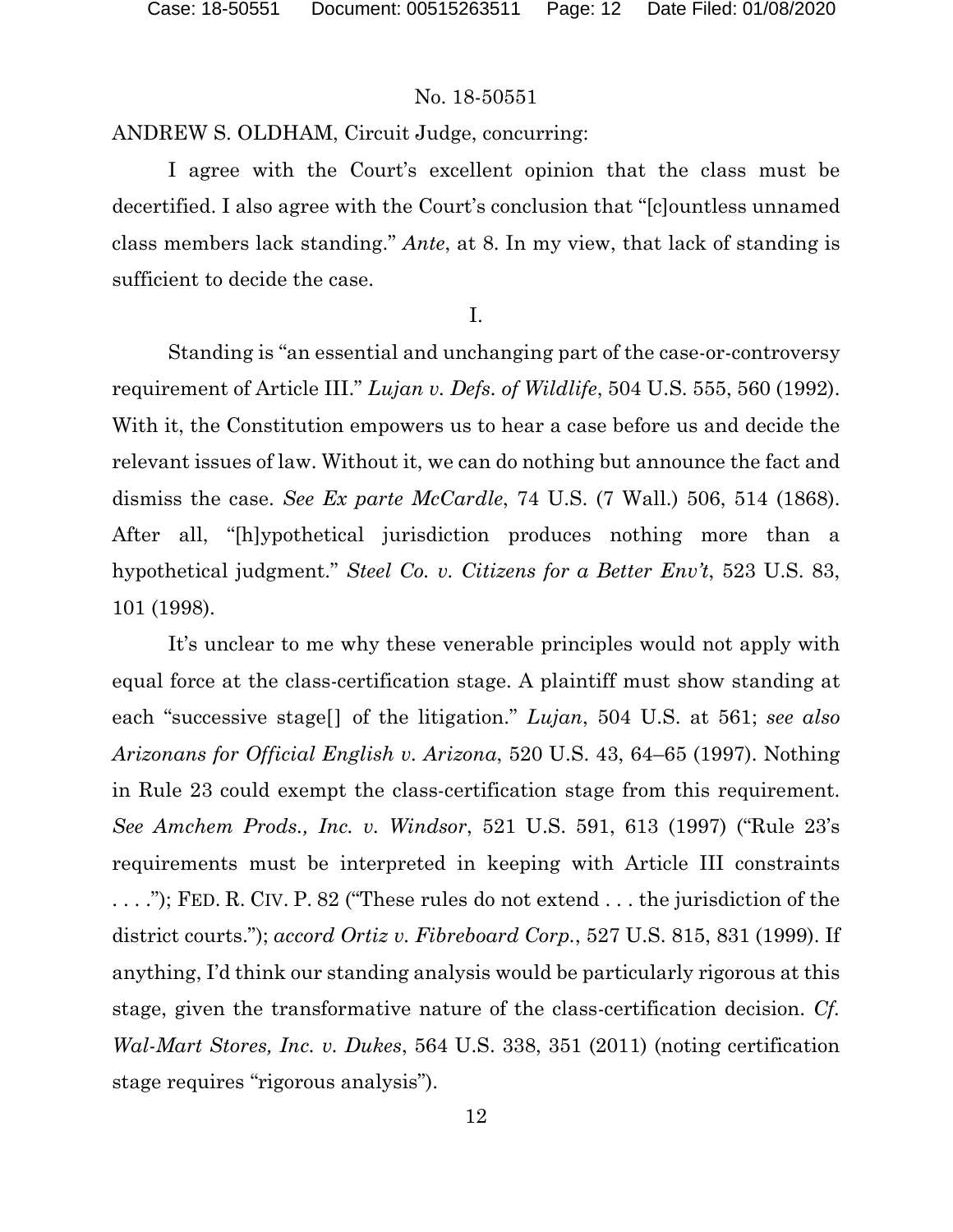Not only can certification change the number of plaintiffs from one to one million, but it also can dramatically change the rights and obligations of the plaintiffs. Class certification is the thing that gives an Article III court the power to "render dispositive judgments" affecting unnamed class members. *Plaut v. Spendthrift Farm, Inc.*, 514 U.S. 211, 219 (1995) (quotation omitted); *see also Cooper v. Fed. Reserve Bank of Richmond*, 467 U.S. 867, 874 (1984) ("There is of course no dispute that under elementary principles of prior adjudication a judgment in a properly entertained class action is binding on class members in any subsequent litigation."). That means, for example, that a post-certification judgment can prevent unnamed class members from bringing their claims again. *See Taylor v. Sturgell*, 553 U.S. 880, 894 (2008); *Cooper*, 467 U.S. at 874. It also means we must consider unnamed class members' standing before adjudicating the merits of their claims: "The exercise of judicial power, which can so profoundly affect the lives, liberty, and property of those to whom it extends, is therefore restricted to litigants who can show 'injury in fact' resulting from the action which they seek to have the court adjudicate." *Valley Forge Christian Coll. v. Americans United for Separation of Church & State, Inc.*, 454 U.S. 464, 473 (1982).

## II.

It's true that the Supreme Court in both *Amchem* and *Ortiz* avoided the Article III standing question. The Court did so, in part, by stating that certification "pertain[s] to statutory standing." *Ortiz*, 527 U.S. at 831. And at the time, the Court held statutory standing "may properly be treated before Article III standing." *Ibid*. That makes sense where both questions—whether the plaintiffs can sue under Rule 23 and whether the plaintiffs have Article III standing—are jurisdictional.